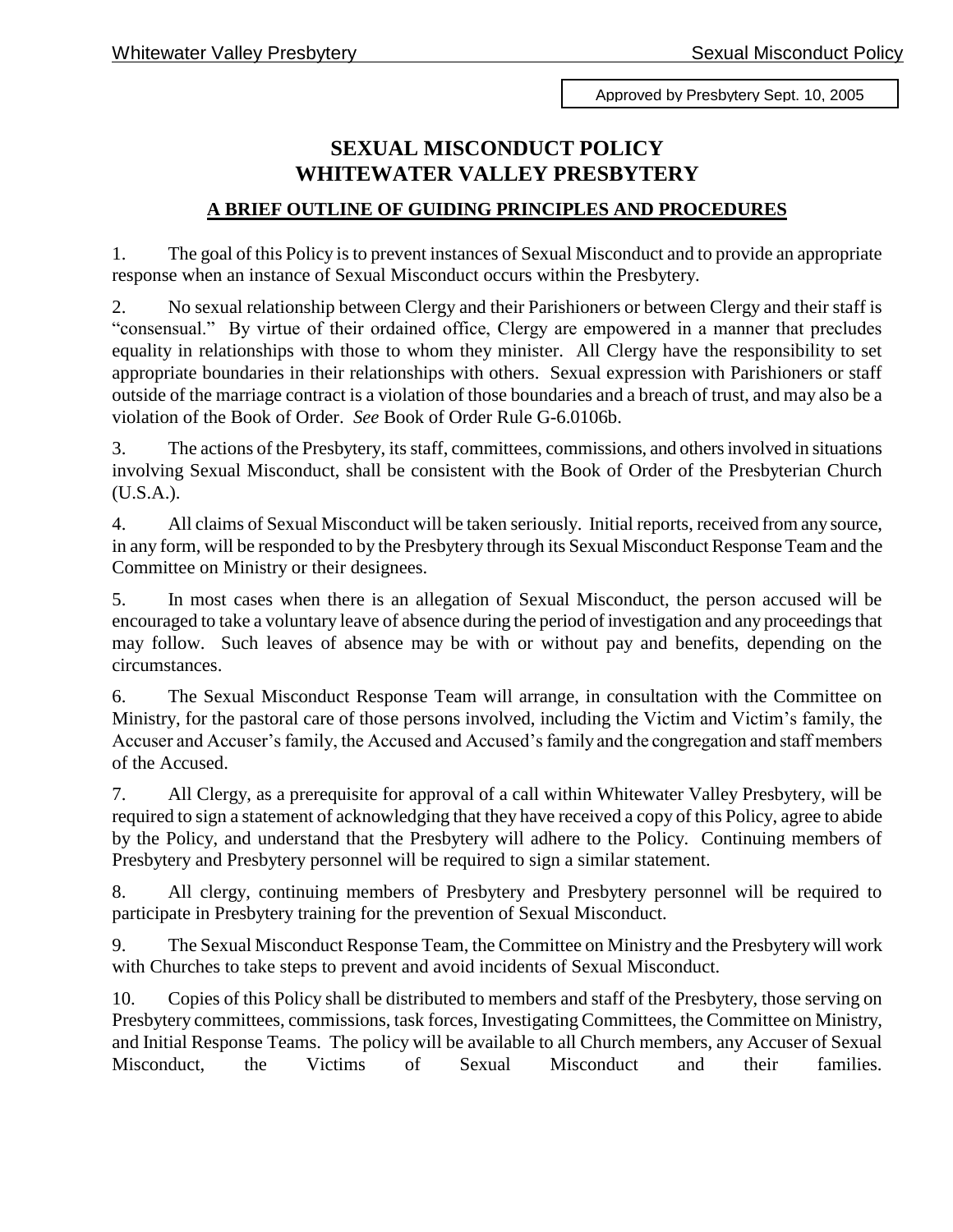## **PART I. POLICY AND PROCEDURES**

#### **1.0 DEFINITIONS**

- 1.01 "Accused" means the person against whom a claim of Sexual Misconduct has been made.
- 1.02 "Accuser(s)" means the person(s) claiming knowledge of sexual misconduct by a person covered by this policy. The Accuser may or may not be the victim of alleged sexual misconduct (*i.e.*, the "Non Victim Accuser"). The Accuser need not be a person with first hand knowledge of the alleged Sexual Misconduct. A person such as a family member, friend or colleague of the alleged victim may be the Accuser whose information initiates an inquiry.
- 1.03 "Child Sexual Abuse" means any contact or interaction between a child and an adult when the child is being used for the sexual stimulation or gratification of the adult person or of a third person. The behavior may or may not involve touching. Sexual behavior between a child and an adult is never consensual and is always considered forced or coercive.
- 1.04 "Church" means a congregation or local church of the PCUSA.
- 1.05 "Clergy" means an ordained Minister of Word and Sacrament, a Commissioned Lay Pastor, and Certified Christian Educator, and includes without limitation a pastor, associate pastor, co-pastor, interim pastor, or designated pastor and ministers serving specialized ministries. As used in this Policy, "Clergy" includes those who are actively serving a call and those who are continuing or at large members of the Presbytery.
- 1.06 "High Risk Occupation" means a position that calls for a person to work in close contact with those who are vulnerable and less capable of protecting themselves, such as with children, elderly persons, those who are wholly or partially incapacitated, or counseling clients having emotional or personal problems.
- 1.07 "Initial Response Team" means the Executive Presbyter, the Chair of the Committee on Ministry, and the Chair of the Sexual Misconduct Response Team or their designees.
- 1.08 "Investigating Committee" means the committee formed by the Presbytery pursuant to Book of Order Rule of Discipline D-10.0201.
- 1.09 "Parishioner" means any member of the Church that the Clergy is serving, any person who is relating to the Clergy as a pastor or minister, and all individuals who are in a counseling relationship with the Clergy person. For Clergy serving in specialized ministries, "Parishioner" means any person receiving the benefit of the Clergy's exercise of the office of ministry (such as by way of example and not limitation, patient/hospital chaplain, pastoral counselor/client or campus minister/student).
- 1.10 "PCUSA" means the Presbyterian Church (U.S.A.).
- 1.11 "Presbytery Personnel" means all staff employed by the Presbytery of Whitewater Valley and any person, whether Clergy or elder, serving in any official capacity for the Presbytery on any of its committees, councils, commissions, task forces, teams, or otherwise.
- 1.12 "Secular Law" means the body of municipal, state, and federal laws, whether civil or criminal, that relates to the matters addressed by this Policy.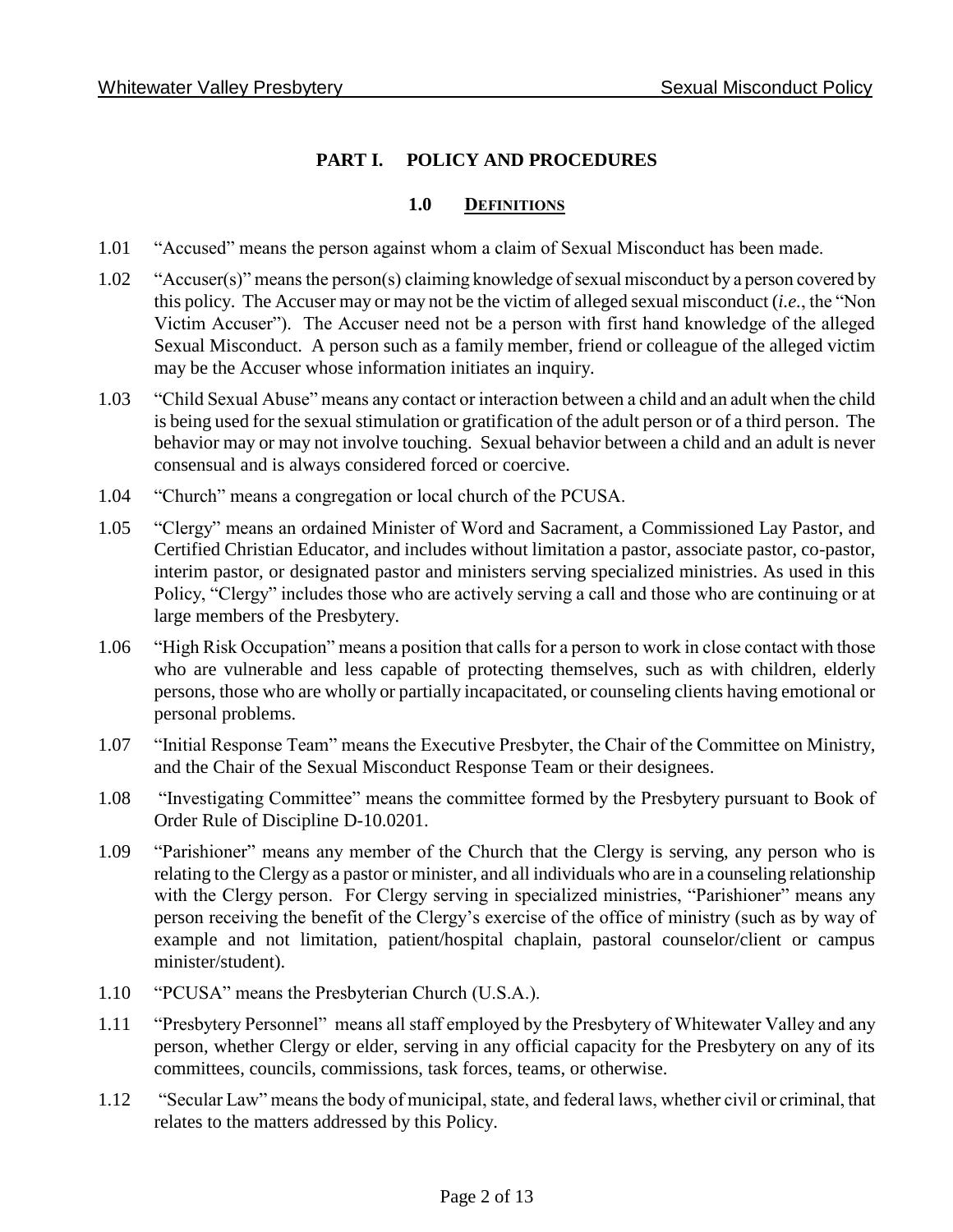- 1.13 "Sexual Harassment" means unwanted physical, verbal or visual sexual advances, requests for sexual favors, and other sexually oriented conduct, that is offensive or objectionable to the recipient. Sexual and sex-based Harassment may include, and is not limited to, requests for sexual favors; unwanted physical contact, including touching, pinching, or brushing the body; verbal harassment, such as derogatory or suggestive comments, slurs or gestures, sexual innuendoes, jokes of a sexual nature, sexual propositions, and threats; non-verbal conduct, such as display of sexually suggestive objects, poster, cartoons, pictures, drawings or clothing, leering, whistling, or obscene gestures; and acts of physical aggression, intimidation, hostility, threats, or unequal treatment based on sex (even if not sexual in nature). No person, male or female, should be subject to unsolicited or unwelcome sexual overtures or conduct, either verbal or physical. Sexual Harassment does not refer to occasional compliments of a socially acceptable nature. It refers to behavior that is not welcome, that is personally offensive, that is demeaning and that undermines the integrity of employment or faith-based relationships.
- 1.14 "Sexual Malfeasance" means conduct by Clergy or Presbytery Personnel directed toward Parishioners, their subordinate staff or others that involves unwanted physical contact and particularly contact involving the genitals, breasts, buttocks, or pubic areas; inappropriate hugging, kissing, neck rubs, massages, and so on; inappropriate discussion or comments of a sexual nature or sexually-oriented topics. Sexual Malfeasance is inappropriate activity. It does not include relationships between spouses, nor is it meant to restrict church professionals from having normal mutual, social, intimate or marital relationships outside of their relationships with Parishioners and their subordinate staff.
- 1.15 "Sexual Misconduct" is the comprehensive term used in this policy to mean any unwanted and nonconsensual activity between Clergy and Parishioner, and may include any and all of the following: Child Sexual Abuse; rape, sexual assault or battery, or any activity of a sexual nature deemed illegal under Indiana Secular Law; Sexual Abuse as that term is defined by Book of Order Rule D-10.0401c; sexual contact with another person by force, threat, intimidation, duress or other nonconsensual means; Sexual Harassment; Sexual Malfeasance; or viewing or use of matter of sexual or pornographic nature on Church or Presbytery premises or property or by means of use of a Church or Presbytery computer.
- 1.16 The Sexual Misconduct Response Team ("SMRT") is a group of people elected by the Presbytery to aid it and the Committee on Ministry to respond quickly and objectively to reports of sexual misconduct and to assist the Presbytery and its member Churches in activities aimed at the prevention of Sexual Misconduct.
- 1.17 "Victim" means the person alleged to have been injured by Sexual Misconduct.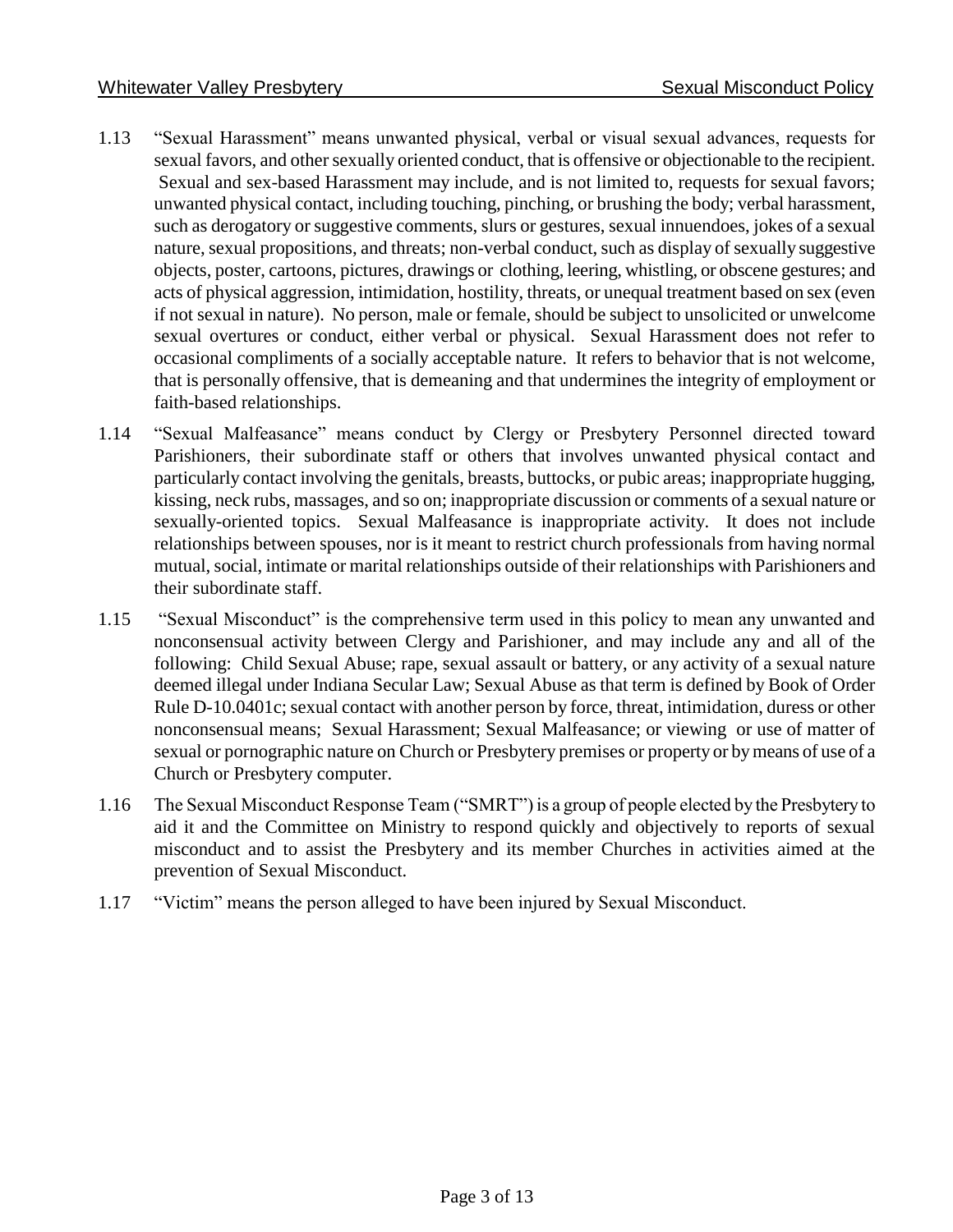### **PART II. PRINCIPLES AND STANDARDS OF CONDUCT**

As God who called you is holy, be holy yourselves in all your conduct.

Tend the flock of God that is your charge, not under compulsion but willingly, not for sordid gain but eagerly, not lord it over those in your charge but be examples to the flock.

You know that we who teach shall be judged with greater strictness. Peter 1:15; 5:2; James 3:1, NRSV

- 2.01 The ethical conduct of all who minister in the name of Jesus Christ is of vital importance to the Church because it is through these representatives that an understanding of God and the gospel's good news is conveyed. Their manner of life should be a demonstration of the Christian gospel in the church and the world. *See* Book of Order, Rule G-6.0106.
- 2.02 Sexual Misconduct is a breach of trust and a violation of the roles Clergy and Presbytery Personnel are called upon to exercise. Sexual Misconduct calls into question the integrity, sensitivity, and fitness for office of any person who engages in such Misconduct.
- 2.03 Sexual Misconduct is a misuse of authority and power that is a breach of Christian ethical principles. It misuses a relationship of trust to gain advantage over another for personal pleasure in an abusive, exploitative, and unjust manner. Even if the Victim initiates or invites sexual content in his or her relationship with Clergy or Presbytery Personnel, it is always the responsibility and duty of the Clergy or Presbytery Personnel to maintain the appropriate role boundaries and prohibit a sexual relationship. When there is any structured relationship of superior/subordinate between two people, sexual expression outside of marriage between the two is an abuse of that relationship.
- 2.04 Sexual Misconduct takes advantage of the vulnerability of children and persons who are less able to act for their own welfare. Those serving in High Risk Occupations have a special duty to avoid Sexual Misconduct. Sexual Misconduct is contrary to the gospel call to work as God's servant in the struggle to bring wholeness to a broken world. Sexual Misconduct violates the mandate to protect the vulnerable from harm.

# **PART III. RISK MANAGEMENT 3.0 INTERFACE WITH OTHER RULES AND LAWS**

3.01 Where specific provisions of the Book or Order mandate a particular response to an allegation of Sexual Misconduct, those provisions will control. For example, the responsibilities of the Committee on Ministry (Book of Order Rules G-11.0502i-j) and of an Investigating Committee in Disciplinary process (Book of Order Rules D-10.0101 *et seq.*) will control the actions of such entities.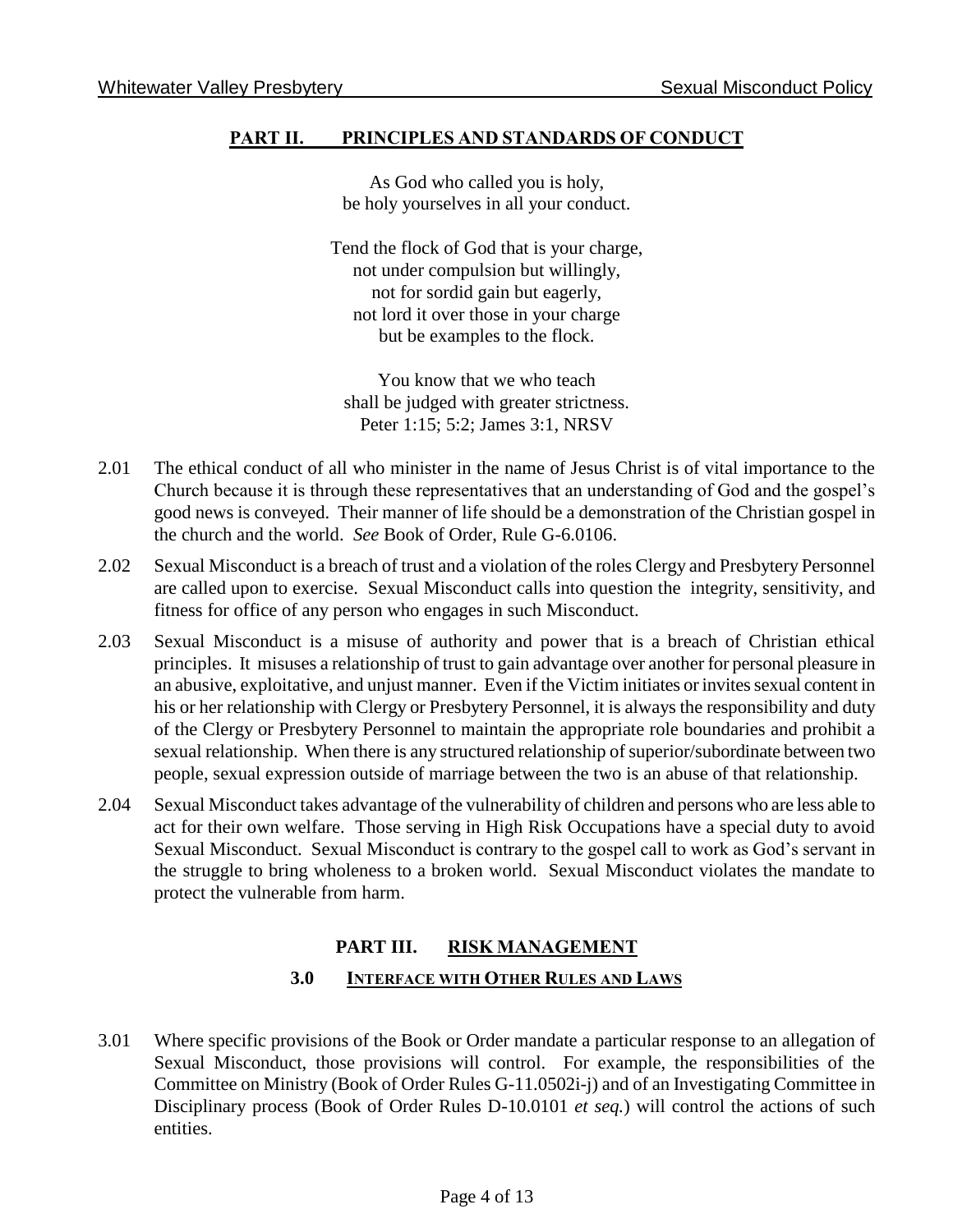3.02 In some cases Secular Laws impose additional requirements (such as requirements for reporting of child abuse). In the case where there is a criminal law proceeding against the Accused under Secular Law, the Presbytery will follow the Rules of Discipline, to delay its proceedings until criminal law proceedings have been concluded. The Presbytery will also take note of any pending civil law proceedings, and in consultation with its attorney, will accord deference as appropriate to any such proceedings. In all cases where criminal or civil law actions are pending concurrently with procedures under this Policy, the SMRT and the Initial Response Team shall consult with the Presbytery's attorney and coordinate their actions accordingly and in a manner consistent with the Book of Order for adhering to or suspending ecclesiastical time requirements.

#### **4.0 EDUCATION AND TRAINING**

- 4.01 Implementation of this Policy requires the Presbytery to adopt and offer educational programs to address boundary issues, prevent Sexual Misconduct, assist Clergy in dealing with inappropriate sexual advances and/or false accusations of Sexual Misconduct, and provide training in pastoral and disciplinary response procedures.
- 4.02 The SMRT shall be trained for its task, and the Presbytery shall provide budgetary support for the SMRT.
- 4.03 Each member of Presbytery must attend at least one such educational session approved by the Presbytery and any member of Presbytery may be required to attend additional sessions when such attendance is recommended by the Committee on Ministry, an Administrative Commission appointed to deal with matters at a Church, as part of Censure and Restoration in a Disciplinary case, or when a change in applicable rules, laws or standards warrant additional educational sessions. Staff of the Presbytery shall attend such educational sessions as directed by the Executive Presbyter. Other Presbytery Personnel may be required to attend such training as a condition to service on a particular committee, commission, council, task force, team or group.
- 4.04 The SMRT will participate in training and educational events for Churches and make training and educational materials available to congregations to help Churches recognize and prevent Sexual Misconduct.
- 4.05 The Committee on Ministry and the SMRT will co-sponsor at least once every calendar year, a oneday training event in preventing Sexual Misconduct for pastors, youth ministry staff, Christian educators, Personnel Committees, and individuals responsible for the recruitment and training of volunteers. The SMRT will coordinate and lead the training. Other specialized training and education aimed toward prevention of Sexual Misconduct and appropriate responses to Sexual Misconduct may be offered for Churches and the Presbytery by the SMRT from time to time.
- 4.06 The SMRT will work with the Presbytery to urge Churches to adopt policies and procedures for preventing and reporting child abuse, including Child Sexual Abuse.
- 4.07 The SMRT may make additional recommendations to the Presbytery regarding matters of Sexual Misconduct, including, for example, recommendations regarding employment practices, education of Clergy, training and education materials for Clergy and the Presbytery, and so on.
- 4.08 Clergy who have participated in comparable training in another Presbytery may certify their attendance in such other training and seek a waiver from these requirements. The Committee on Ministry shall determine whether any waiver will be granted.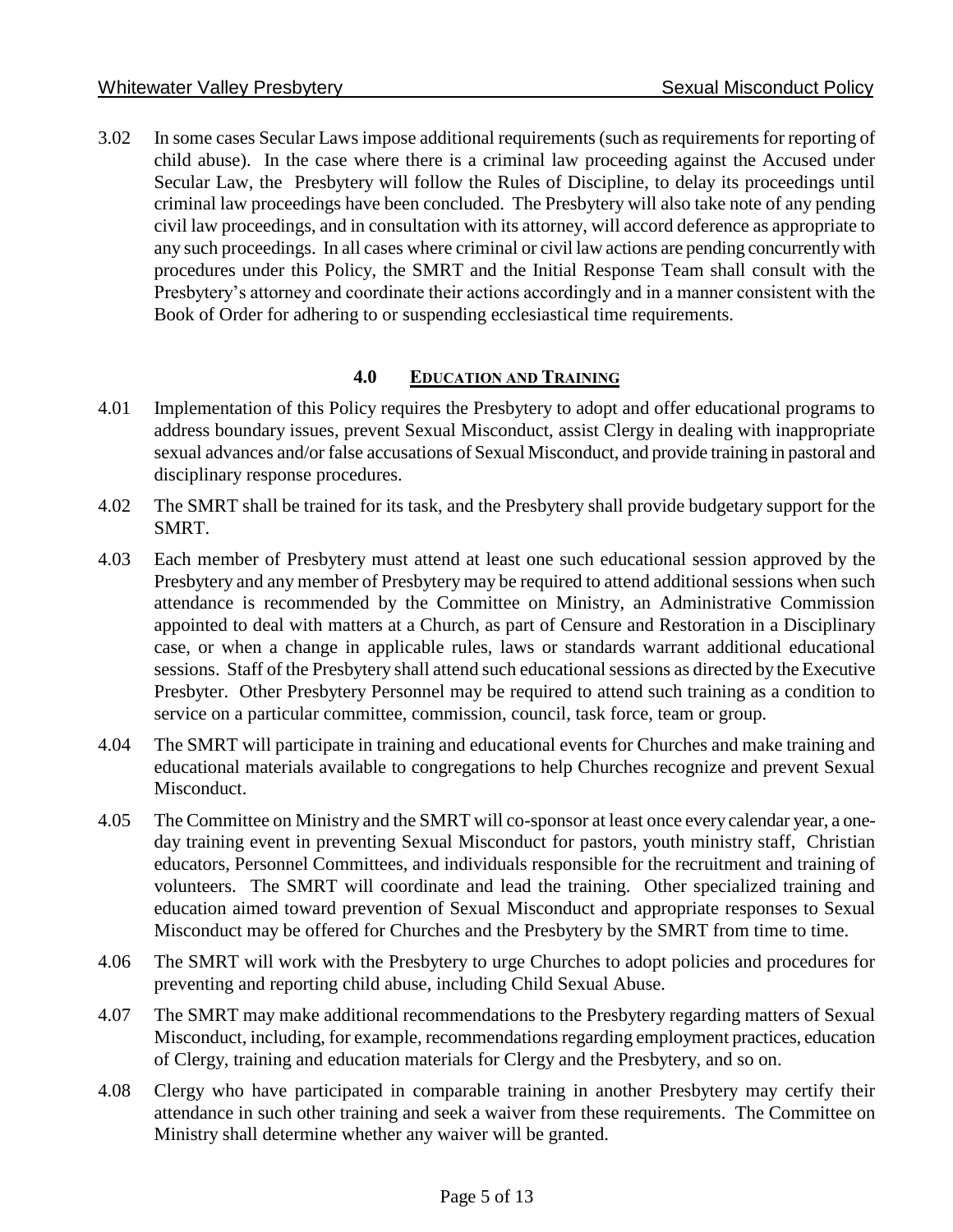#### **5.0 INSURANCE**

- 5.01 Because of the risk that the Presbytery or any of its Churches may be held liable for harm caused by Sexual Misconduct of Clergy or Presbytery Personnel, on any number of theories, including, for example, negligent hiring and supervision, appropriate insurance or indemnification policies should be obtained by the Presbytery and Churches.
- 5.02 The Presbytery and its Churches should work with their respective liability insurance carriers to help minimize the risk of Sexual Misconduct, and to obtain appropriate insurance coverage against potential liability.
- 5.03 Special insurance policy endorsements to cover specific exposures such as camps, day-care operations, pastoral counseling, shelters, or other outreach programs should be considered. It is also recommended that the Presbytery and Churches consider obtaining special endorsements specifically covering sexual abuse and molestation employment practices and so on. The Presbytery shall provide one or more models of such coverage to Churches.

## **6.0 EMPLOYMENT PRACTICES**

- 6.01 Risk of liability from negligent hiring or supervision of employees, including Clergy, should be minimized. In addition to the training and other provisions of this policy, the Presbytery and Churches should review their policies for employing paid and volunteer personnel with the intent of minimizing the risk of Sexual Misconduct or a claim of negligent hiring or supervision.
- 6.02 Accurate record keeping is an essential part of hiring and supervisory practices. The Presbytery office will maintain personnel files on all Clergy. The file will contain Pastoral Information Forms ("PIFs"), Executive Presbyter notes, reference responses, training attendance records, and other documents related to implementation of this Policy and the hiring or Clergy.
- 6.03 Pastor Nominating Committees are responsible for contacting references for prospective Clergy. A written record of conversations or correspondence with references shall be kept in the Clergy personnel file.
- 6.04 When Clergy desire to transfer from one position to another, the Presbytery will assume responsibility for contacting the Clergy's previous employer through the Executive Presbyter or other authorized persons who shall report to the Committee on Ministry either that there had been no reported incidents of Sexual Misconduct, or that the Committee should inquire further into matters pertaining to Sexual Misconduct.
- 6.05 The person within the Presbytery authorized to give a reference from the Presbytery for Clergy is obligated to give truthful information regarding allegations, inquiries, and administrative or disciplinary action related to Sexual Misconduct of the applicant. Any such references shall be consistent with the information contained within the written reports and records of the Presbytery.
- 6.06 Applicants should be informed of negative comments regarding Sexual Misconduct received from their references and may be given an opportunity to submit additional references or to give other evidence to correct or respond to information obtained from a reference.
- 6.07 The provisions of this section 6.0 apply equally to Presbytery Personnel and all members of Presbytery regardless of employment status.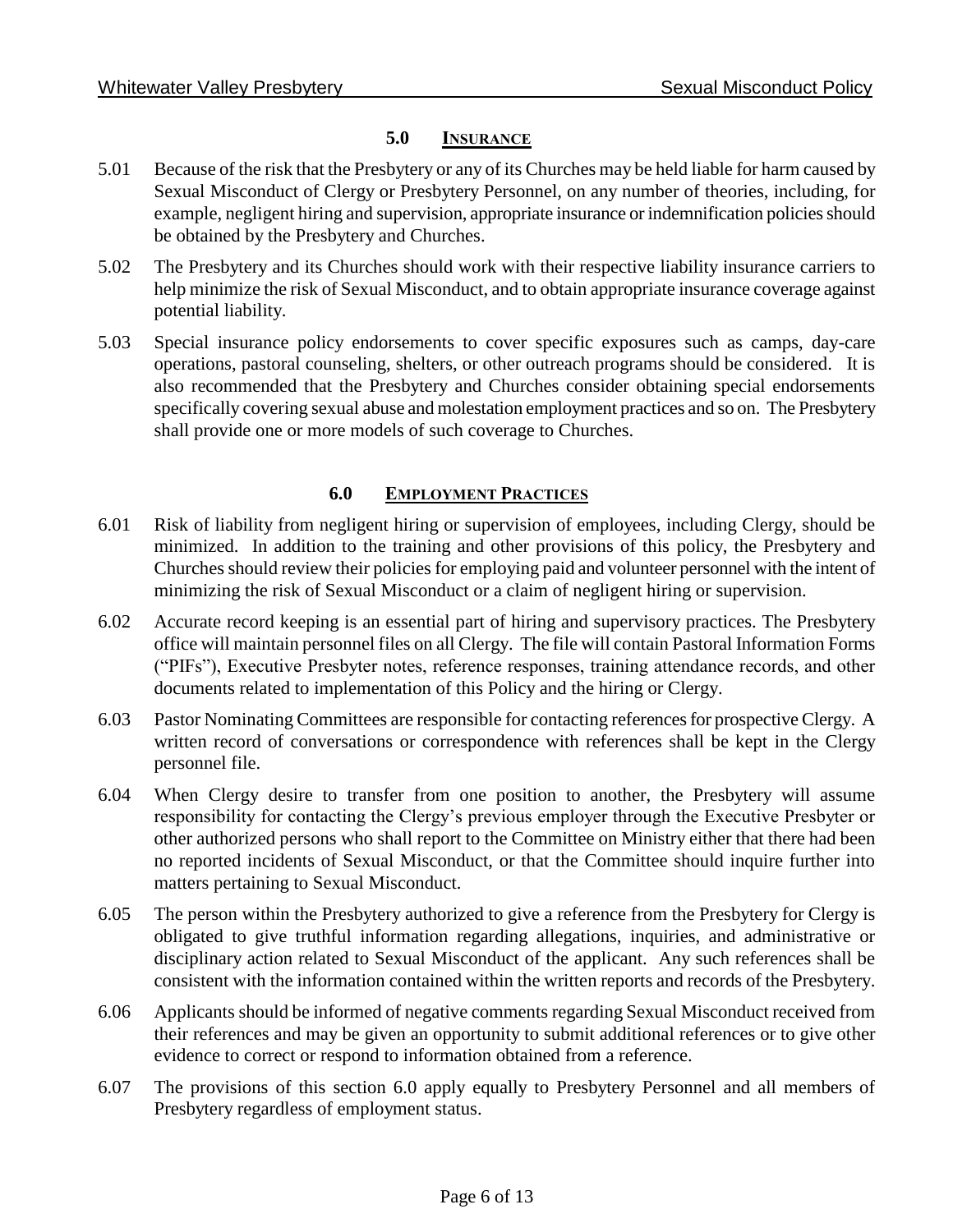6.08 All Churches are encouraged to screen and supervise their paid staff and unpaid volunteers, who work with children, youth under age 18 or others in High Risk categories. Churches are encouraged to conduct a criminal record background check and/or use other means to check for past instances of Sexual Misconduct before allowing any person, paid or unpaid, to work in any High Risk position or with children or youth under age 18.

## **7.0 CONFIDENTIALITY AND MEDIA CONTACT**

- 7.01 Matters involving Sexual Misconduct should be treated with sensitivity and with consideration for the privacy interests of those involved. The Accused is presumed innocent until proven guilty. The Victim, the Victim's Family, the Accuser, the Accused's family, and the Church have interests in maintaining appropriate levels of confidentiality consistent with their interests and the stage at which a proceeding may be. After an adjudication of guilt, the Accused has no privacy interest in the matter, but others concerned may wish to continue to keep certain information private.
- 7.02 The privacy interests of any person should never cause the Presbytery or others to give false information in the context of employment matters or in any other context where there is an obligation of truthful and accurate disclosure.
- 7.03 Throughout the process of dealing with an incident of Sexual Misconduct, those involved should avoid discussing the matter with those who have no need to know information about the matter.
- 7.04 Particular individuals involved in an incident of Sexual Misconduct may have special confidentiality obligations, such as those in a counseling relationship, the attorney-client relationship and so on. Nothing in this policy is intended to countermand such special confidentiality obligations.
- 7.05 Nothing in this policy is intended to violate confidentiality requirements of the Book of Order or to violate requirements for the reporting of child abuse.
- 7.06 Inquiries from the public, the press or the media for information about a matter involving Sexual Misconduct shall be referred to the Executive Presbyter or his or her designee. If circumstances warrant it, the Initial Response Team may designate a public spokesperson. No member of the SMRT should respond to inquiries from the public, press or media.

## **PART IV. RESPONSE TO AN ALLEGATION OF SEXUAL MISCONDUCT**

#### **8.0 PASTORAL RESPONSE TO THOSE INVOLVED IN AN INCIDENT OF SEXUAL MISCONDUCT**

8.01 The SMRT should take steps to minister to the needs of those persons most directly involved in an incident of Sexual Misconduct. The particular needs for pastoral care and counseling will vary in each instance, but it is the SMRT's responsibility to respond to the Victim and the Victim's family, the Accuser and the Accuser's family and the Church by offering pastoral care. In some cases, others, such as co-workers of the Accused, may also need pastoral care. In most cases, the Executive Presbyter or the chair of the Committee on Ministry will notify the chair of the SMRT of a pending matter and the need for pastoral care for one or more persons.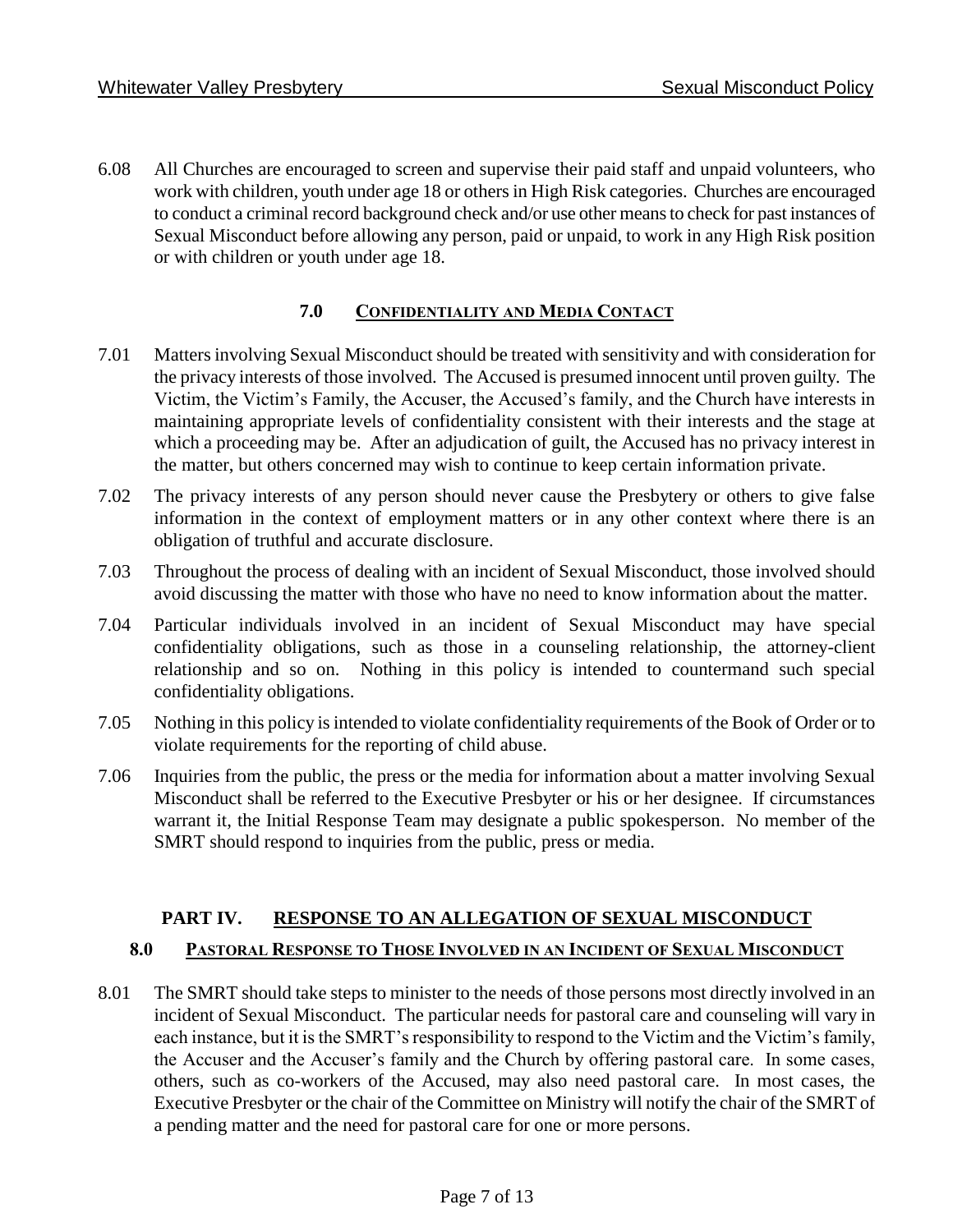- 8.02 The needs of a Victim of Sexual Misconduct will vary and may be influenced by such factors as the degree or severity of abuse, the age and emotional condition of the Victim, personality dynamics, and the Victim's religious faith. Victims frequently suffer from feelings of guilt, shame, anger, mistrust, lowered self-esteem, unworthiness, alienation from God and the religious community, alienation from self or family. The SMRT should strive to be sensitive to the Victim's pain and need for healing, and strive to make appropriate pastoral care available. The SMRT is not responsible for providing professional counseling, but will act in a supportive role for those involved in an instance of Sexual Misconduct.
- 8.03 The SMRT will offer pastoral care for the Accused and the family of the Accused. The goal of church discipline is to build up the body of Christ, not destroy it; to redeem it, and not to punish it. *See* Book of Order, Preamble to the Rules of Discipline. The SMRT should strive to provide for pastoral care of the Accused and the family of the Accused with this goal in mind, and should not prejudge the Accused.
- 8.04 The SMRT may recommend to the Presbytery that it provide additional assistance to any person involved in an incident of Sexual Misconduct based on the specific circumstances in a particular case.
- 8.05 If the SMRT believes that professional counseling is needed for one of the persons involved in an instance of Sexual Misconduct, it may refer the that person to a professional counselor trained to deal with issues of Sexual Misconduct. The SMRT should maintain a referral list of counselors and counseling centers sensitive to issues of sexual misconduct, faith and spiritual needs.
- 8.06 The SMRT and the Presbytery will strive to be sensitive to the person's financial ability to pay for psychological counseling. The SMRT may refer persons in need of professional counseling to an agency that sets fees based upon client's ability to pay. Although the Presbytery and the Church are not legally obligated to pay for such counseling, they may offer to assist with the cost in some circumstances.
- 8.07 A Victim, the Accused or the Accuser or members of their families may decline offers of assistance from the SMRT out of anger, embarrassment, fear, guilt, shame, mistrust, lowered self-esteem, unworthiness, alienation from God and the religious community, alienation from self or family, or similar feelings. In some cases, these persons may perceive that offers of help are insincere or attempts at a cover-up. Even if the SMRT's first offer of pastoral care is refused, the SMRT shall make known to the person that there is a continuing offer to help. If the matter proceeds over an extended period of time or if there are further developments, such as the commencement of Disciplinary or legal proceedings under Secular Law, the SMRT should make known its offer to help is continuing. At the conclusion of any Secular Law proceedings against the Accused, the SMRT should again offer pastoral support to the Accused and the Accused's family and the Victim and the Victim's family.
- 8.08 The SMRT should remind the Victim, the Accuser and the Accused that they may choose to have someone accompany them throughout the process. When so requested, the SMRT will help identify a person to be available to these parties as a pastoral presence throughout the process. SMRT members will not be expected to act as an advocate for any person in a Disciplinary or legal proceeding.
- 8.09 Because of confidentiality and privacy issues, the SMRT will usually work with a few of its members in any particular instance, including to provide pastoral care to those involved. However,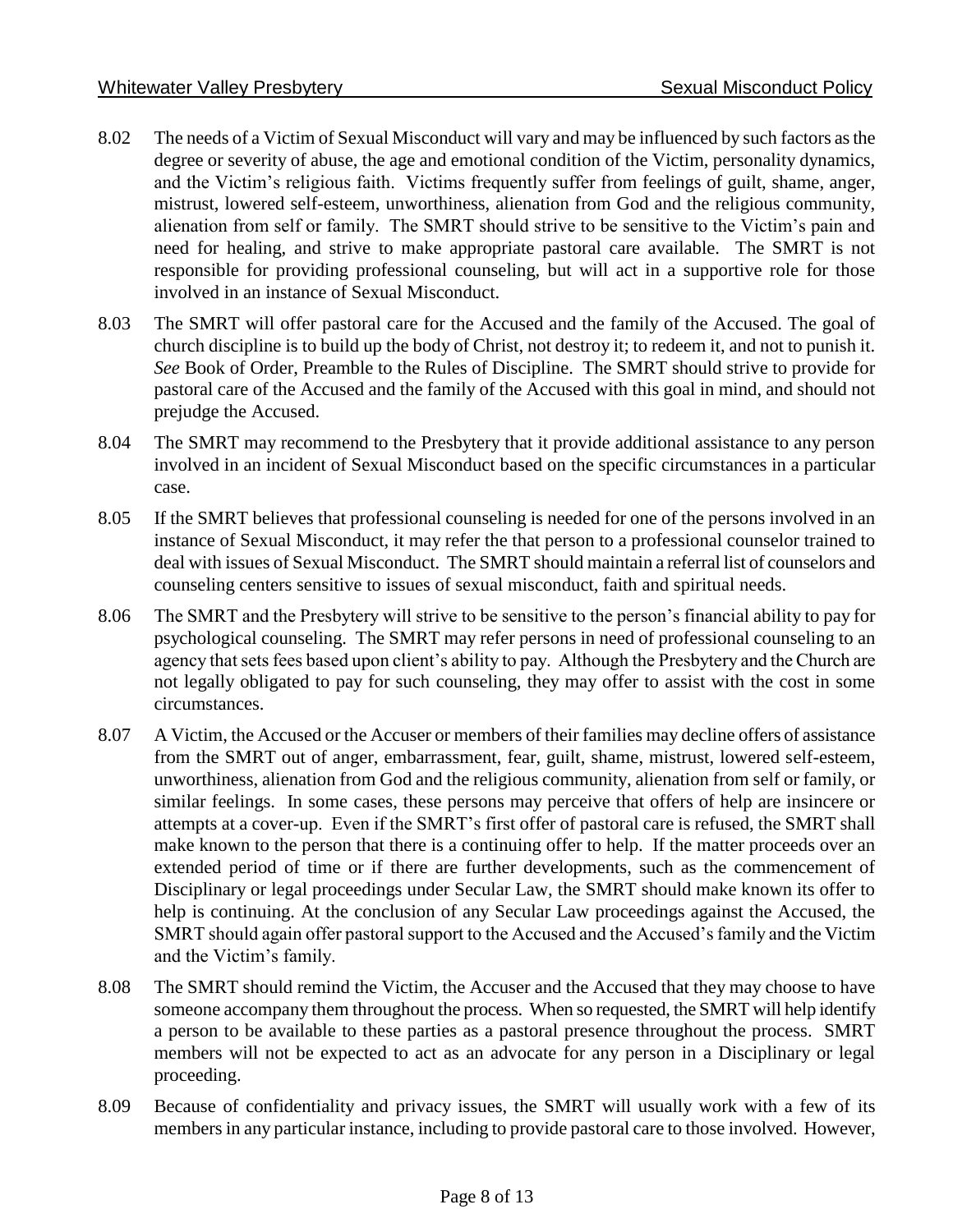the SMRT will not ask the person(s) providing support to the Accused or the Accused's family to also provide support to the Victim or the Accuser or their families, and *vice versa.* In some cases, such as when a pastor prominent in the Presbytery or Presbytery staff is the Accused, the Initial Response Team (defined below) may direct the SMRT to utilize resources from outside the Presbytery for pastoral support.

8.10 The SMRT should keep a complete and accurate record of all the offers for pastoral care, referrals, and any pastoral care provided. Such records shall be considered confidential. The chair of the SMRT will assist those providing such pastoral care in maintaining an appropriate record.

## **9.0 RESPONSE TO CONGREGATIONS**

- 9.01 The SMRT should be aware of the problems a congregation may experience following an accusation of Sexual Misconduct within the Church or involving Clergy serving the Church. The allegations may polarize the congregation, damage morale of staff and members, create serious internal conflicts and lead to loss of members and contributions.
- 9.02 When a Church's pastor is accused of Sexual Misconduct, the ramifications are severe and immediate. The SMRT will work to support of the efforts of the Committee on Ministry in providing for pastoral care and support for the congregation, including, for example, listening sessions, educational or training activities.
- 9.03 At the invitation of the Committee on Ministry, members of the SMRT may play a role in working to heal the damage to a congregation where there has been an incidence of Sexual Misconduct.

#### **10.0 SPECIAL CIRCUMSTANCES OF THE NON VICTIM ACCUSER**

- 10.01 In many cases the Non Victim Accuser is the parent, guardian or other advocate for a child who is the Victim of Sexual Misconduct. In other cases, the Non Victim Accuser may be a colleague or friend of the Accused. When the Accuser is not the direct victim of the alleged Sexual Misconduct, the situation may be more complex, and special care shall be taken to respect the privacy and other interests of the persons involved.
- 10.02 In cases where the Victim is an adult, a Non Victim Accuser subject to this Policy should consider the following before making an allegation of Sexual Misconduct:
	- a. The Non Victim Accuser should let the Victim know in advance that he or she is going to make a report of Sexual Misconduct, and should urge the Victim to make his or her own report.
	- b. When the Victim is unwilling or unable to make a report of Sexual Misconduct and a Non Victim Accuser proceeds to report, the Non Victim Accuser should take reasonable steps to respect the privacy interests of the Victim. In some cases, the Victim may want to keep his or her identity confidential.
	- c. When the Victim is unwilling to make a report of Sexual Misconduct and the Non Victim Accuser proceeds to report, the Non Victim Accuser should take reasonable steps to make certain that there is a reasonable factual basis for making the report. This does not mean that the Non Victim Accuser should initiate a private investigation of the matter or become a fact finder, but it does mean that the Non Victim Accuser should be sensitive to making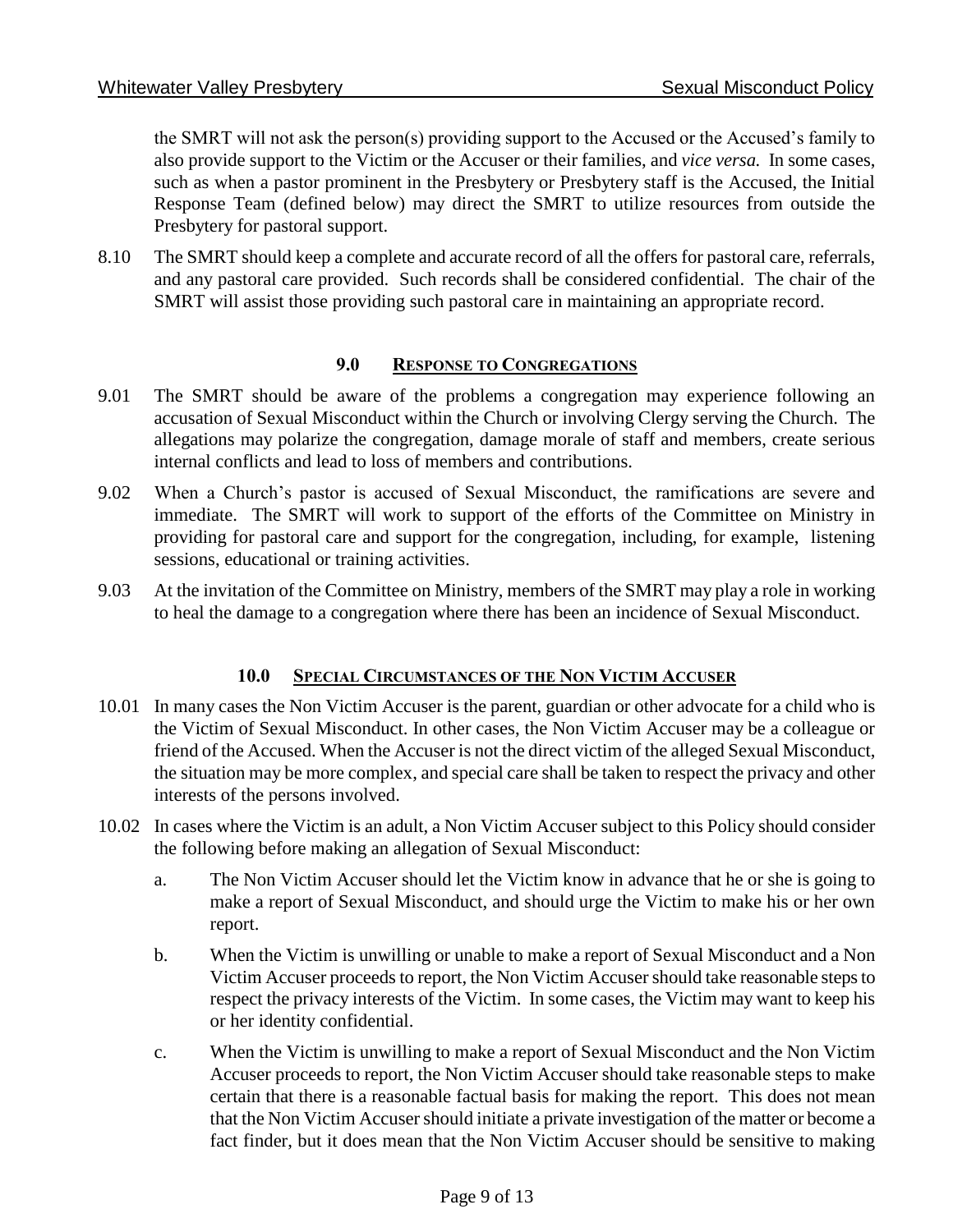false charges that could damage the reputations and well being of the Accused, the Accused's family, the Victim, the Victim's family and the Church. In no case, shall Presbytery Personnel file allegations as a Non Victim Accuser without first consulting the Presbytery's attorney.

## **11.0 RECEIVING INITIAL REPORTS**

- 11.01 Reports of Sexual Misconduct will occur in a variety of ways. Initial reports may be oral or written. Because the Presbytery cannot control how a report will first be made or to whom a report may first be made, it is important that officers, employees, and persons highly visible to Church members and visitors understand how reports of Sexual Misconduct are channeled to the proper persons.
- 11.02 Reports of sexual misconduct should not be taken lightly or disregarded and should not be allowed to circulate without concern for the integrity, interests and reputation of the Accused, the Victim, the Accuser and the Church. Reports should be dealt with as matters of high concern at all times.
- 11.03 Since time is important, the Presbytery shall begin its response to a report of Sexual Misconduct as soon as possible. Delays should be avoided whenever and wherever possible in this process.
- 11.04 The first person(s) to learn of a report of Sexual Misconduct shall not undertake any investigation or inquiry alone or question either the Accuser or the Accused. If the Accuser is reluctant to talk to others, the person receiving the initial report should encourage the Accuser to speak out, lest the Church be unable to respond appropriately or on a timely basis,
- 11.05 The person receiving the initial report of Sexual Misconduct from the Accuser shall report the incident to the Executive Presbyter, the Chair of the Committee on Ministry, or a member of the SMRT. The Executive Presbyter, Chair of the Committee on Ministry and Chair of the SMRT shall consult and determine whether the report does involve an allegation of Sexual Misconduct and how to proceed based on the information received. As noted above, persons receiving a report of Sexual Misconduct shall report as required and permitted to appropriate civil or criminal authorities in a manner consistent with the Book of Order (*see* Book of Order Rule G-14.0801f concerning privileged information) and applicable Secular Law.
- 11.06 When an initial report of Sexual Misconduct has been received, and at least two of the persons who are the Executive Presbyter, the Chair of the Committee on Ministry, the Chair of the SMRT concur that if the facts as presented were proved to be true that an incident of Sexual Misconduct will have occurred, the SMRT will be asked to implement the procedures for Pastoral Response outlined in Part 10 above.
- 11.07 The Chair of the Committee on Ministry, the Executive Presbyter and the Chair of the SMRT (or their designees) shall be the "Initial Response Team" and shall work together to handle the response from this point forward at least until such time as an Investigative Committee is formed under the Rules of Discipline (Book of Order Rule D-10-0103) or proceedings under Secular Law begin. The Initial Response Team shall make contact with the Accused, the Accuser, and the Clerk of Session if the Accused is pastor of a Church or the employer of the Accused if the Accused is Clergy working in a non Church setting, and the Initial Response Team shall formulate an initial response plan appropriate under the circumstances. The nature of the report from the Accuser, whether the report involves current or ongoing activity versus past activity, whether minor children are involved, whether the alleged Sexual Misconduct involves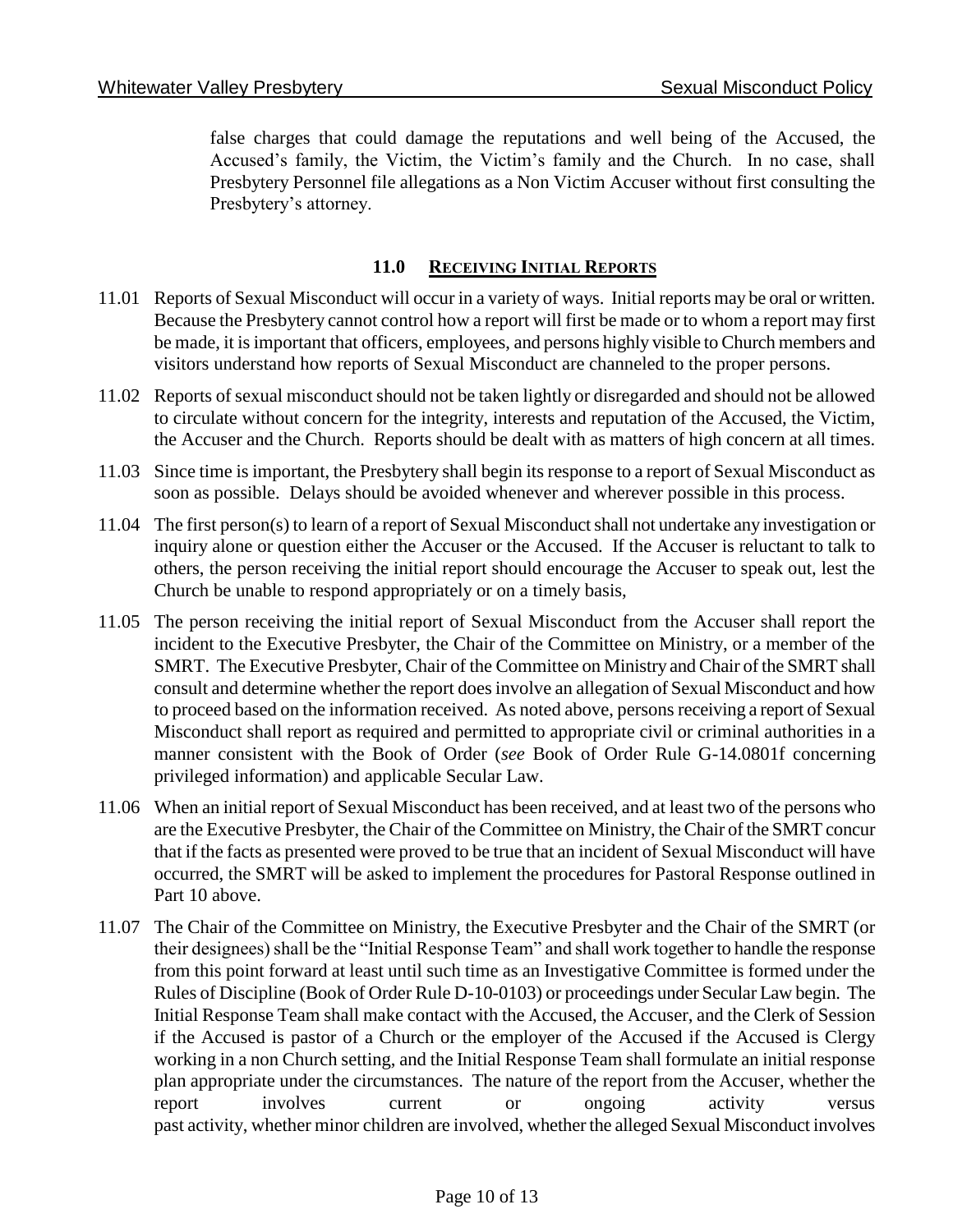acts of touching or violence, and other considerations will inform the Initial Response Team as they formulate an initial response plan. The Initial Response Team shall meet with the Session (or other employer when the Accused is not called to a Church) as early as practicable.

- 11.08 In any case where the Executive Presbyter, the Chair of the Committee on Ministry or the chair of the SMRT is the Accused, is otherwise personally involved with situation or is unavailable, the other two, in consultation with the Committee on Ministry, may appoint one or more other members of the PCUSA to act as the Initial Response Team. Such persons may be from another Presbytery.
- 11.09 In most cases, it will be advisable for the Accused to take an immediate leave of absence from his or her position, particularly if the position involves ministry in a Church or in a High Risk Occupation. The Session (or other employer) may be willing to place the Accused on an immediate leave of absence, which may be a paid leave, if the circumstances warrant it. The Accused is strongly encouraged to take advantage of the opportunity for an immediate leave of absence, whether paid or unpaid. In no circumstances shall an accused be permitted to remain in a position that creates a continued risk of immediate physical harm to another person. The Committee on Ministry may remove any Clergy from any setting if there is a risk of bodily harm to another and all Clergy must agree to this as a condition of their continued employment in this Presbytery. Any Presbytery Personnel may be similarly removed by the Personnel Committee of Presbytery, and all Presbytery Personnel agree to such as a condition of their continued employment by the Presbytery. In the event that the Accused, the Session or the Accused's employer are unwilling or unable to agree to any leave of absence, the Initial Response Team, the Committee on Ministry and the Presbytery may take all appropriate steps under the Book of Order for more permanent removal of the Accused from his or her position. In reaching an agreement as to a leave of absence, the Initial Response Team may invite the Accused to meet with others such as the Personnel Committee of a session, the Accused's supervisor, and so on.
- 11.10 Responsibility for payment of the Accused while on a paid leave of absence shall normally be the responsibility of the congregation. If such arrangements cannot be made, the Initial Response Team may recommend that the Presbytery contribute to the support of the family of the Accused during a leave of absence.
- 11.11 The Initial Response Team may assist in providing for the pastoral needs of the Church congregation, including pulpit supply. The SMRT shall assist the Initial Response Team as requested.
- 11.12 The Initial Response Team should consult with the Presbytery's attorney as soon as possible, in matters involving Sexual Misconduct. Legal counsel will assist the Initial Response Team and the SMRT in responding to the legal issues involved in an instance of Sexual Misconduct, including, by way of example and not limitation, the duty make reports of the allegations under Secular Law consistent with Book of Order Rule G-14.0801f (privileged information) and issues of Clergy/Penitent confidentiality, personnel matters, and so on. When there are proceedings under Secular Law, the SMRT, the Initial Response Team and the Presbytery should be kept informed about the situation, and legal counsel may assist in that process.
- 11.13 At the conclusion of a matter involving allegations of Sexual Misconduct, the SMRT shall prepare a report for the Committee on Ministry and the Presbytery that shall summarize the issues, the responses made and the lessons learned. The SMRT should obtain information from the Initial Response Team for this report. This report shall be prepared in a manner that respects the legitimate privacy interests of those involved and is consistent with confidentiality requirements.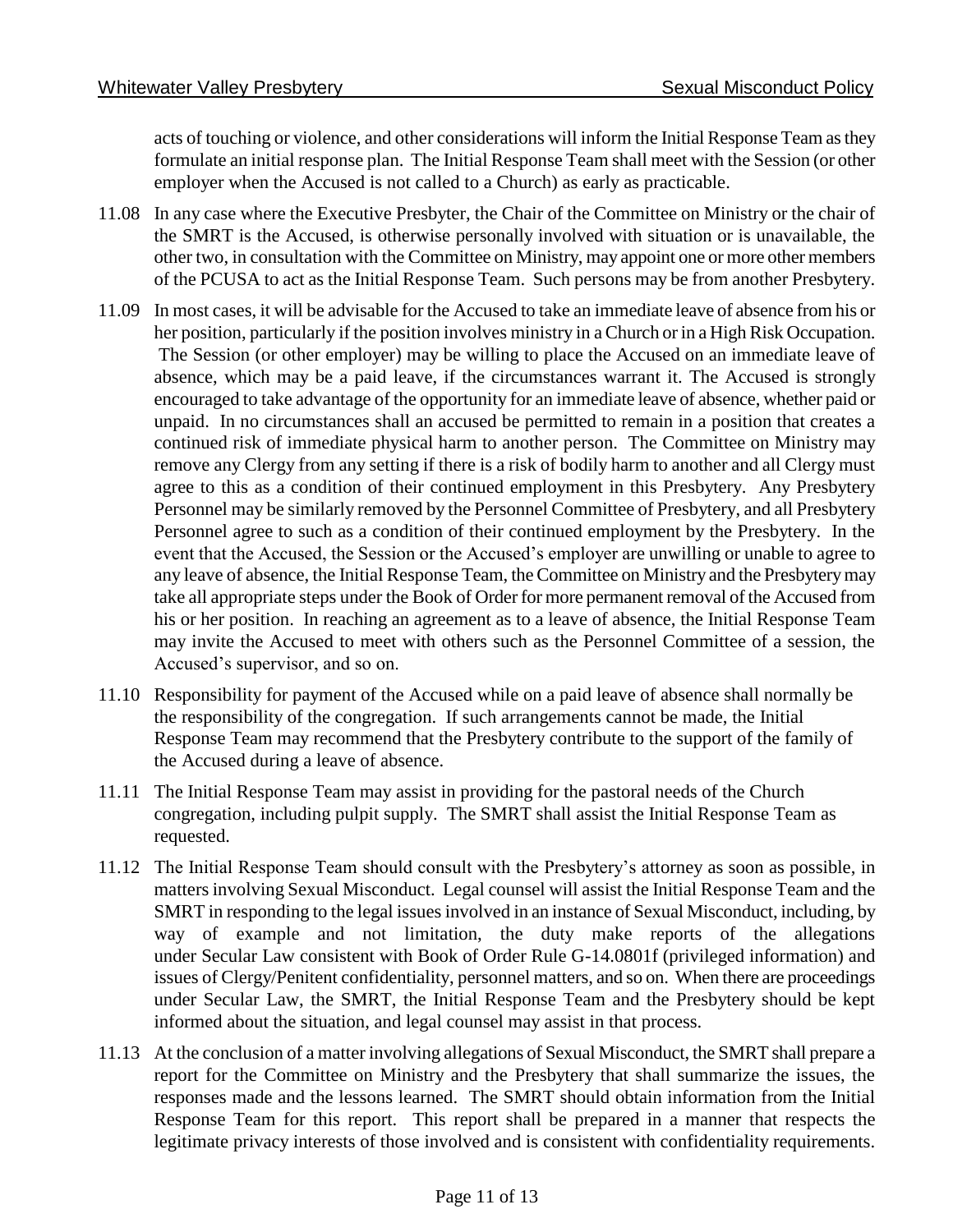The purpose of the report is to document how the situation was handled in order that the Presbytery may learn from the experience and respond accordingly in the future.

11.14 Throughout the time that it is dealing with a matter of Sexual Misconduct, the Presbytery and the Committee on Ministry shall have all the authority, rights, and responsibilities prescribed to them by the Book of Order.

### **12.0 Proceeding to a Disciplinary Case**

- 12.01 If the Initial Response Team reasonably believes there is a factual basis for the allegations, the Victim and/or Accuser shall be counseled to commence a Disciplinary case against the Accused. The Accuser shall be asked to make a signed, written report of the accusations. If the Victim or Accuser is unwilling to commence a Disciplinary case, and the Initial Response Team reasonably believes a Disciplinary case should be brought, any one of them may commence the case under the provisions of the Book of Order. The Stated Clerk shall receive such reports and proceed according to the Rule of Discipline. The Accuser or Victim need not have the concurrence of the Initial Response Team to start a Disciplinary case. In some cases, an Accuser may bring a Disciplinary case directly, and if so, the role of the SMRT and the Initial Response Team will be determined by the Book of Order and the Investigating Committee.
- 12.02 If the Accused has admitted to Sexual Misconduct, the Book of Order Rules of Discipline regarding self accusations shall be followed.
- 12.03 If a Disciplinary case is not commenced (as for example, because the matter involves issues other than Sexual Misconduct, or the time for bringing a Disciplinary case has lapsed), or until such time as one is commenced, the Initial Response Team and/or the Committee on Ministry shall respond to the situation. The SMRT may be involved as appropriate.
- 12.04 Once a Disciplinary case has been commenced and an Investigating Committee has been formed pursuant to Book of Order Rules D-10.0103 and D-10.0200, the Investigating Committee shall take charge of responding to the allegations, and it shall follow the procedures in the Book of Order Rules of Discipline.
- 12.05 When alternative forms of resolution are used (*see* Book of Order Rule D-10.0202g), the Investigating Committee may involve members of the Initial Response Team and/or the SMRT as appropriate. The SMRT will continue to fulfill its responsibilities for pastoral responses as set forth above in Part 10. The SMRT shall keep the Investigating Committee informed of its activities and provide advance notice wherever possible of its activities.
- 12.06 The Initial Response Team may continue to work with the Church, its Session, other Clergy at the Church (and/or other employer of the Accused when the Accused is not serving a Church) while a disciplinary case is pending. The Initial Response Team should keep the Investigating Committee informed of its activities and provide advance notice whenever possible of its activities.
- 12.07 The Initial Response Team and the SMRT have no authority to negotiate any form of censure or discipline for the Accused under the Rules of Discipline. However, at the conclusion of a Disciplinary case, the Committee on Ministry and the SMRT may be asked by the Church or the Presbytery to address the Accused's needs for reconciliation with the Church or similar matters.